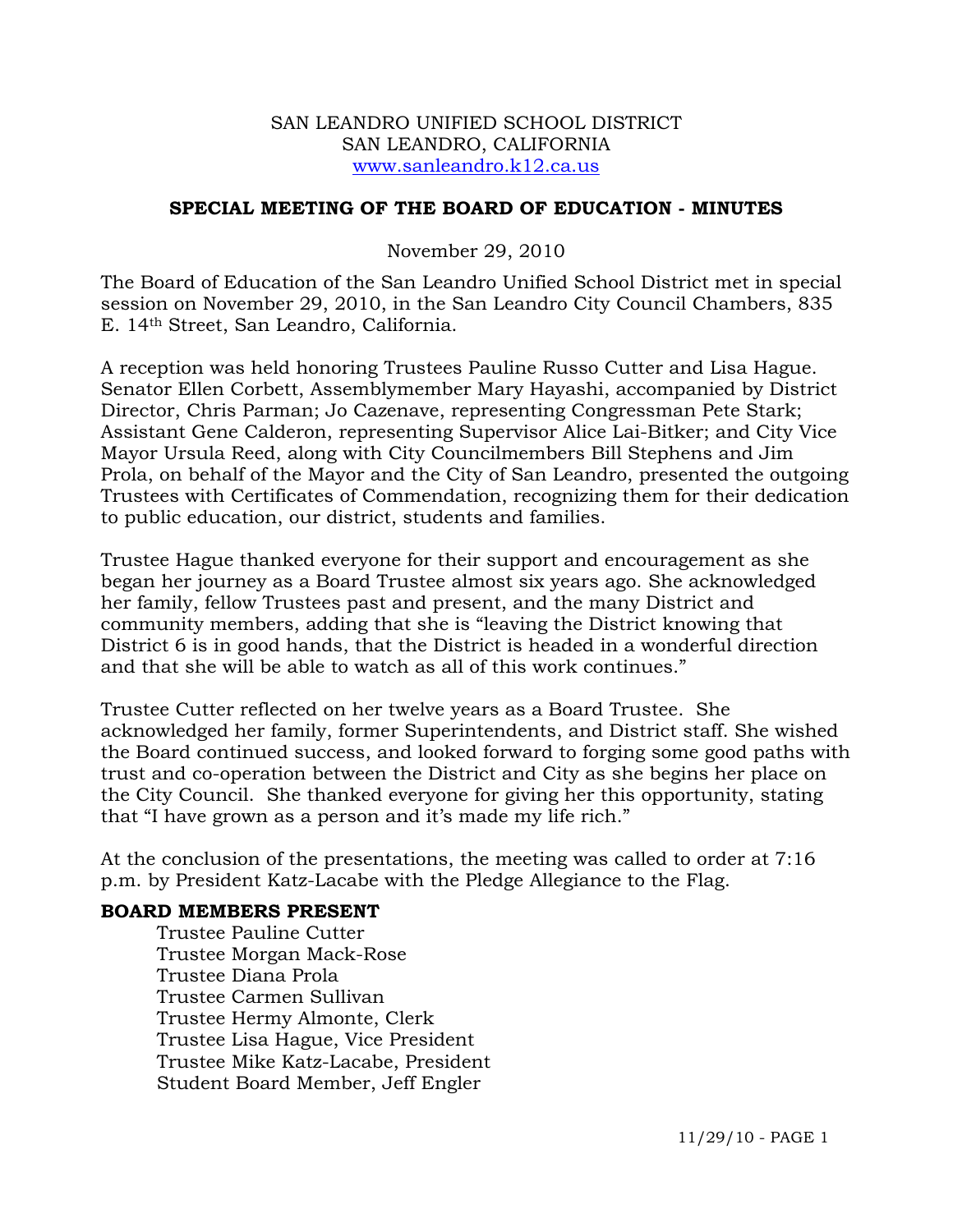## **DISTRICT STAFF PRESENT**

Cindy Cathey, Superintendent Song Chin-Bendib, Assistant Superintendent Debbie Wong, Interim Assistant Superintendent John Thompson, Ed.D., Senior Director II

# **APPROVAL OF THE AGENDA**

On a motion made by Trustee Hague and seconded by Trustee Cutter, the Board approved the agenda for the special board meeting of November 29, 2010, by a 7- 0 vote.

## **PUBLIC TESTIMONY ON NON-AGENDA ITEMS**

None

### **PRESENTATION**

- \* The Board and Superintendent recognized and honored Pauline Russo Cutter with a Resolution of Appreciation, for her twelve years of service from 1998-2010 on the Board of Education having served as Board President in 2005/2006 and 2006/2007.
- \* The Board and Superintendent recognized and honored Lisa Hague with a Resolution of Appreciation for her five years of service from 2005-2010 on the Board of Education, having served as Board Vice President 2009/2010.

 A stone sculpture, "It Takes a Circle Shona," from the Shona Tribe in Zimbabawe was also presented by the Board as a symbol of their respect and appreciation for Trustees Cutter and Hague's dedication to the students and community of San Leandro.

## **ACTION ITEMS**

#### General Services

1.1-A Resolution #10-64 Certification of the November 2, 2010, Election Results as Provided by the Alameda County Registrar of Voters for Measure M

> On a motion made by Trustee Hague and seconded by Trustee Prola, the Board adopted Resolution #10-64 Certification of the November 2, 2010, Election Results as Provided by the Alameda County Registrar of Voters for Measure M, by a 7-0 vote.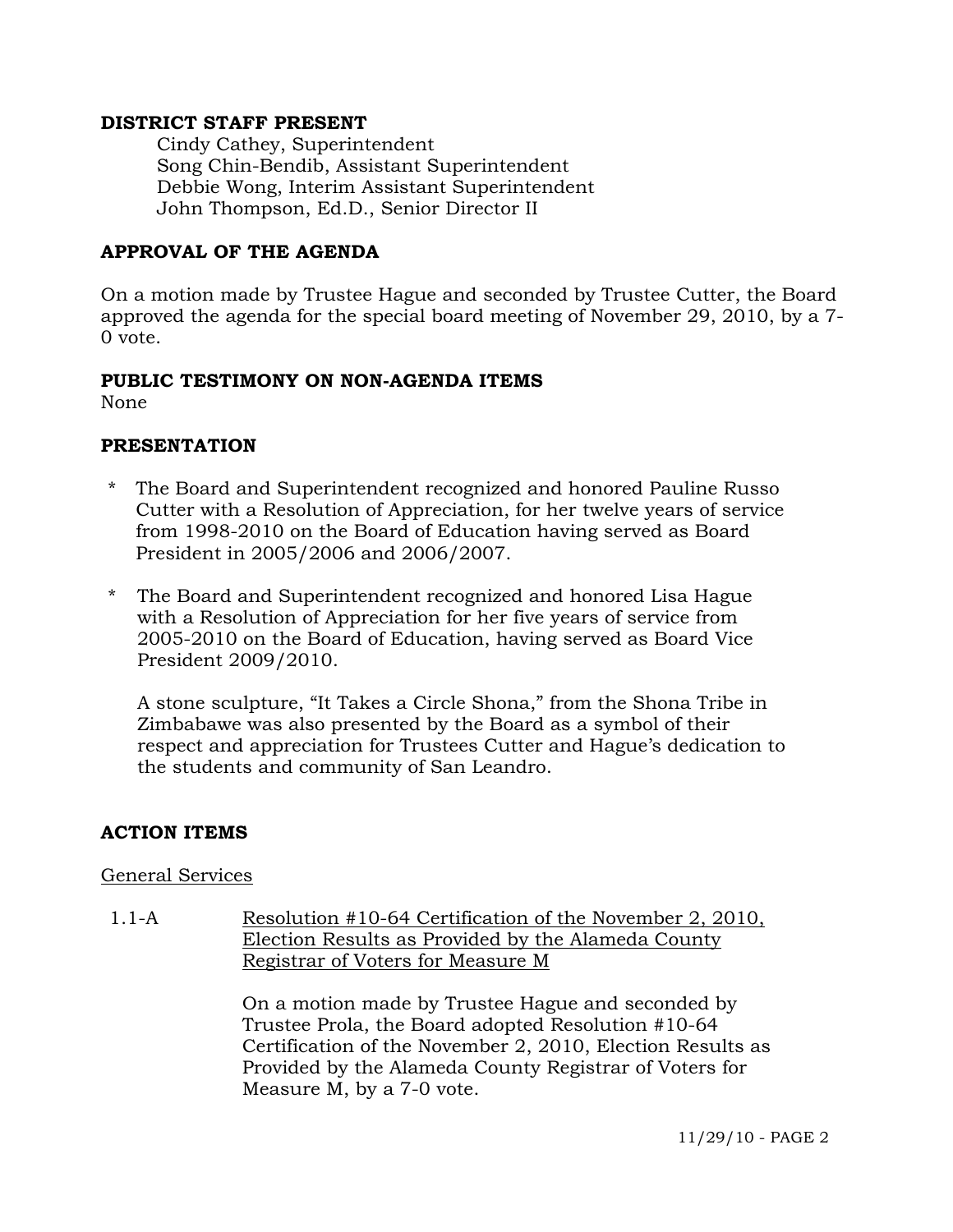| $1.2-A$ | Certification of the November 2, 2010, Election Results as<br>Provided by the Alameda County Registrar of Voters for<br>Trustee Area 2                                                                                                                 |
|---------|--------------------------------------------------------------------------------------------------------------------------------------------------------------------------------------------------------------------------------------------------------|
|         | On a motion made by Trustee Cutter and seconded by<br>Trustee Hague, the Board approved the Certification of<br>the November 2, 2010, Election Results as provided by<br>the Alameda County Registrar of Voters for Trustee Area<br>2, by a 7-0 vote.  |
| $1.3-A$ | Certification of the November 2, 2010, Election Results as<br>Provided by the Alameda Country Registrar of Voters for<br>Trustee Area 4                                                                                                                |
|         | On a motion made by Trustee Hague and seconded by<br>Trustee Cutter, the Board approved the Certification of<br>the November 2, 2010, Election Results as provided by<br>the Alameda Country Registrar of Voters for Trustee Area<br>4, by a 7-0 vote. |

## **CONFERNCE ITEM**

## General Services

1.1-CF California School Board Association (CSBA) Delegate Assembly Nominations

> The Board discussed and considered nominating interested candidates to the California School Boards Association (CSBA) Delegate Assembly for the term beginning April 1, 2010, through March 31, 2013.

Trustee Prola accepted the nomination to the California School Boards Association (CSBA) Delegate Assembly when asked by Trustee Cutter.

On a motion made by Trustee Mack-Rose and seconded by Trustee Sullivan, the Board nominated Trustee Diana Prola as the candidate to the California School Boards Association (CSBA) Delegate Assembly for the term beginning April 1, 2011, through March 31, 2013, by a 7-0 vote.

## **PUBLIC COMMENTS REGARDING CLOSED SESSION AGENDA**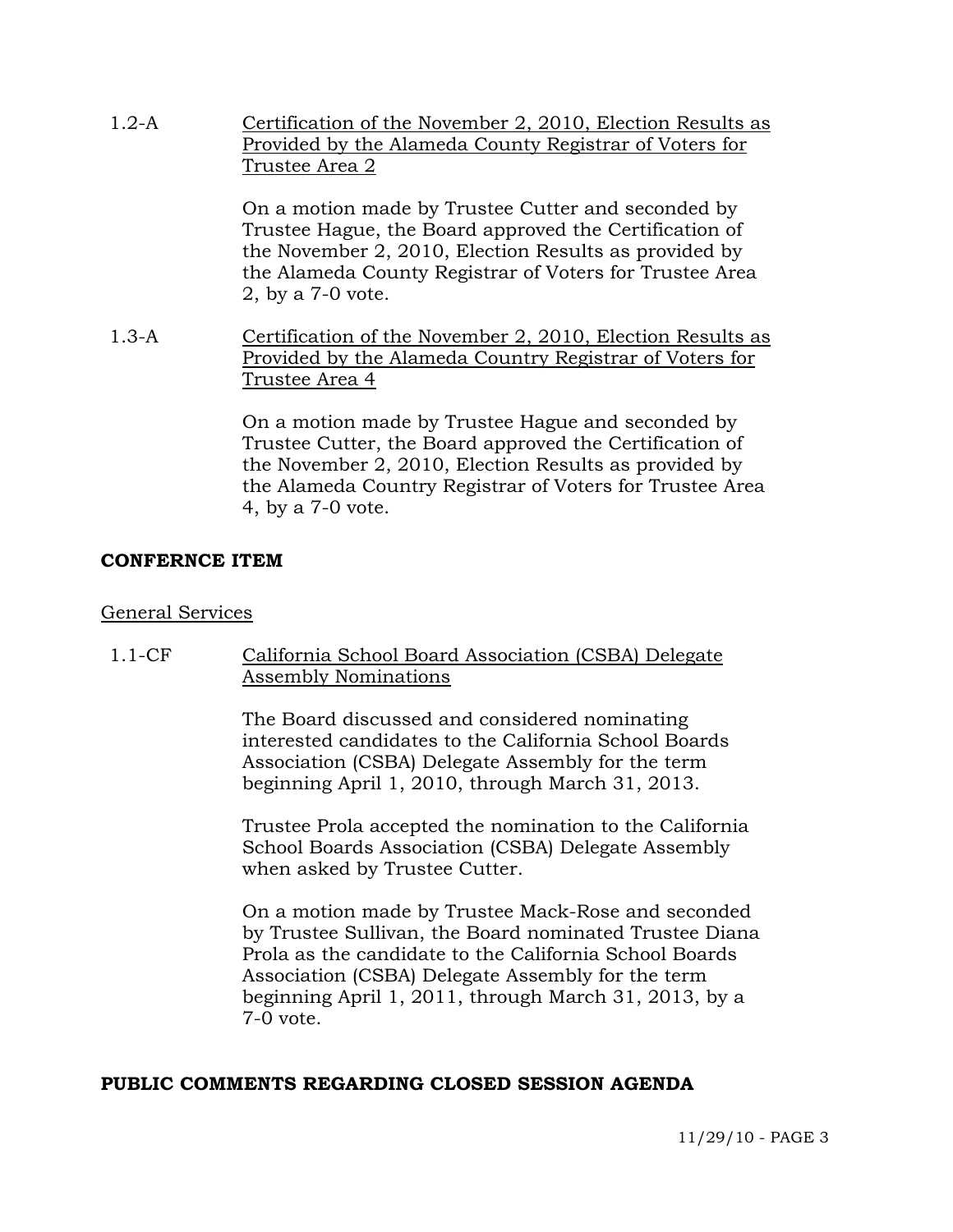There were no public comments regarding items on the closed session agenda.

# **RECESS INTO CLOSED SESSION**

At 7:35 p.m., the Board went into closed session for Conference with Legal Counsel – Anticipated Litigation-Significant Exposure to litigation – 1 case, and Conference with Labor Negotiator pursuant to Government Code Sections 54956.9 and 54957.6.

# **RECONVENE TO OPEN SESSION**

The Board returned to open session at 7:50 p.m. President Katz-Lacabe reported that the Board had been in closed session where no reportable action was taken.

# **BOARD MEMBER COMMENTS**

None

Superintendent Cathey expressed her appreciation to Trustees Cutter and Hague for their service to the Board and the students of San Leandro Unified, adding that it was a privilege to have had the opportunity to work with and for them.